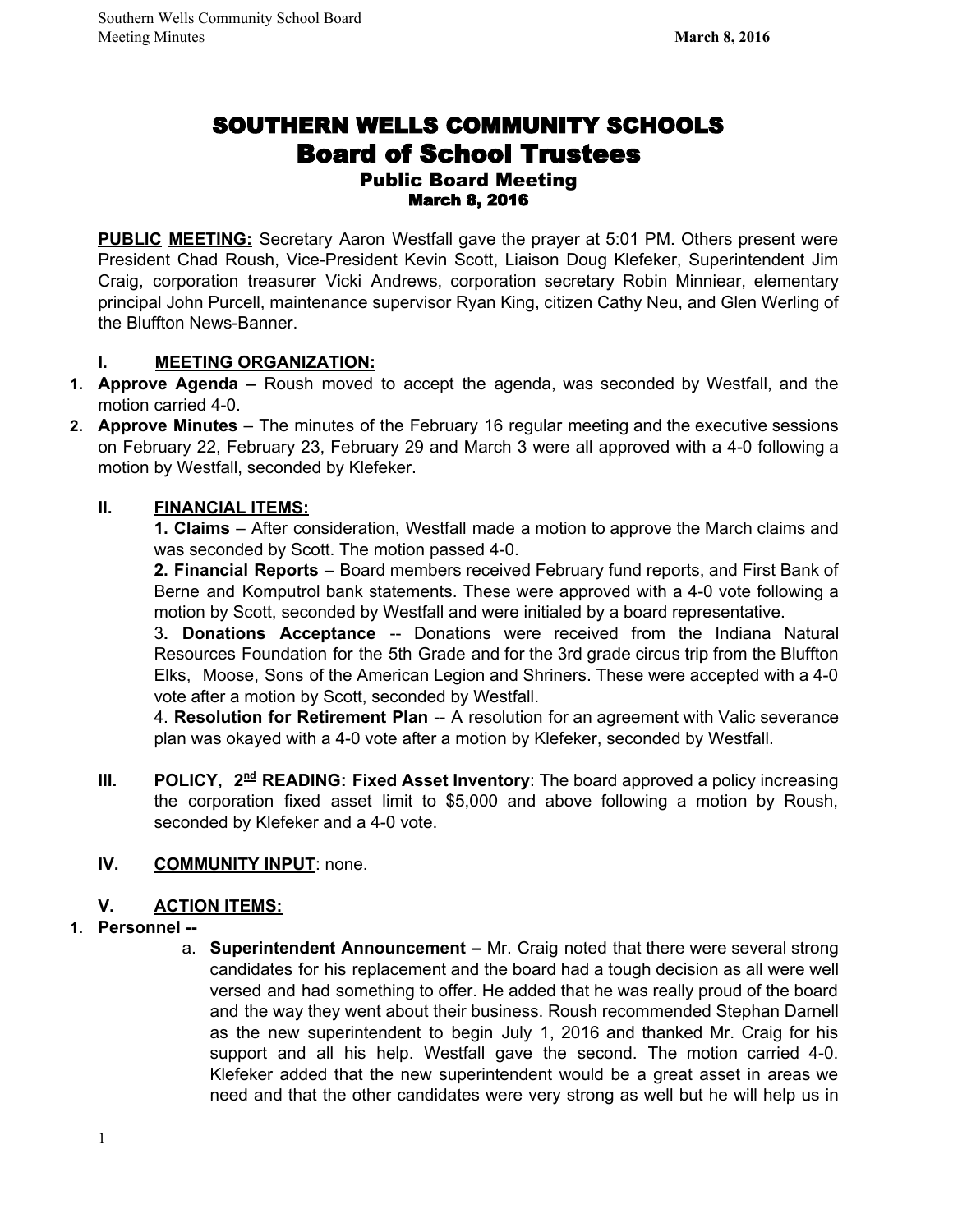areas we want to go and this was the best choice.

- b. **Supt. Craig Contract Approval –** Approval was given for the 2015-2016 contract for Supt. Craig following a motion by Roush, seconded by Klefeker and a 4-0 vote.
- c. **Maternity Leave Fill-In –** A recommendation was received from secondary Principal Chad Yencer for James Schwarzkopf to serve as maternity leave substitute for the remainder of the school year for language arts instructor Betsy Smith. This was approved with a 4-0 vote after a motion by Westfall, seconded by Roush.
- d. **ECA Recommendation –** Recommendations were received from activities director Ben Mann for Abby McClain to serve as softball assistant coach, and volunteers Bruce Price and Chad Eltzroth. All were approved with a 4-0 vote after a motion by Scott, seconded by Westfall.
- **2. Elementary Well Report –** King updated on a number of maintenance issues that he is currently investigating including the radio system repeater, storage building skylight fiberglass, elementary carpet, and HS restroom upgrades. He also reported on upgrades for the Edwards Fire Panel, the mother center for the fire and security system in the elementary school. He will meet with the state IDEM inspector March 29 on the elementary well project. He has two firm quotes and may be able to get a third bid based on IDEM directives. King noted the need for a better scissor lift. He presented some quotes for two lifts and the board members approved purchasing a 2016 Skyjack 3226 lift for \$13,250 after a motion by Klefeker, seconded by Roush, and a 40 vote. There is no trade in given but United Rentals will help us try to sell our lift.
- **3. Wednesday Activity Request** -- Roush made a motion to approve the Wednesday senior awards night on May 11, was seconded by Westfall, and motion passed 4-0.
- **4. Conference Requests –** Conference requests were approved for Megan Workinger, John Purcell, and Doug Hunt after a motion by Roush, seconded by Westfall, and a 4-0 vote.
- **5. Field Trip Request –** Out of state and overnight field trip requests were approved for livestock judging after a motion by Westfall, seconded by Roush and a 4-0 vote.
- **6. Fundraiser Request –** Fundraiser requests for yearbook Raiders Got Talent, baseball pancake and sausage breakfast, and elementary walk-a-thon were approved with a 4-0 vote after a motion by Klefeker, seconded by Roush, and a 4-0 vote. A request from high school student council for senior parking spots was denied.

# **VI. REPORTS:**

A special board meeting will be held Tuesday, March 29 and the next regular board meeting will be Tuesday, April 19, at which time the new superintendent's contract will be approved.

# **VII. SIGNING OF DOCUMENTS:**

All documents needing signed were duly signed.

# **VIII. ADJOURNMENT:**

With no other business to come before the Board, the meeting was adjourned at 6:07 PM. The signatures below certify that the minutes reflect what occurred in the regular meeting.

**DOUG KLEFEKER**

#### **CHAD ROUSH**

# **KEVIN SCOTT**